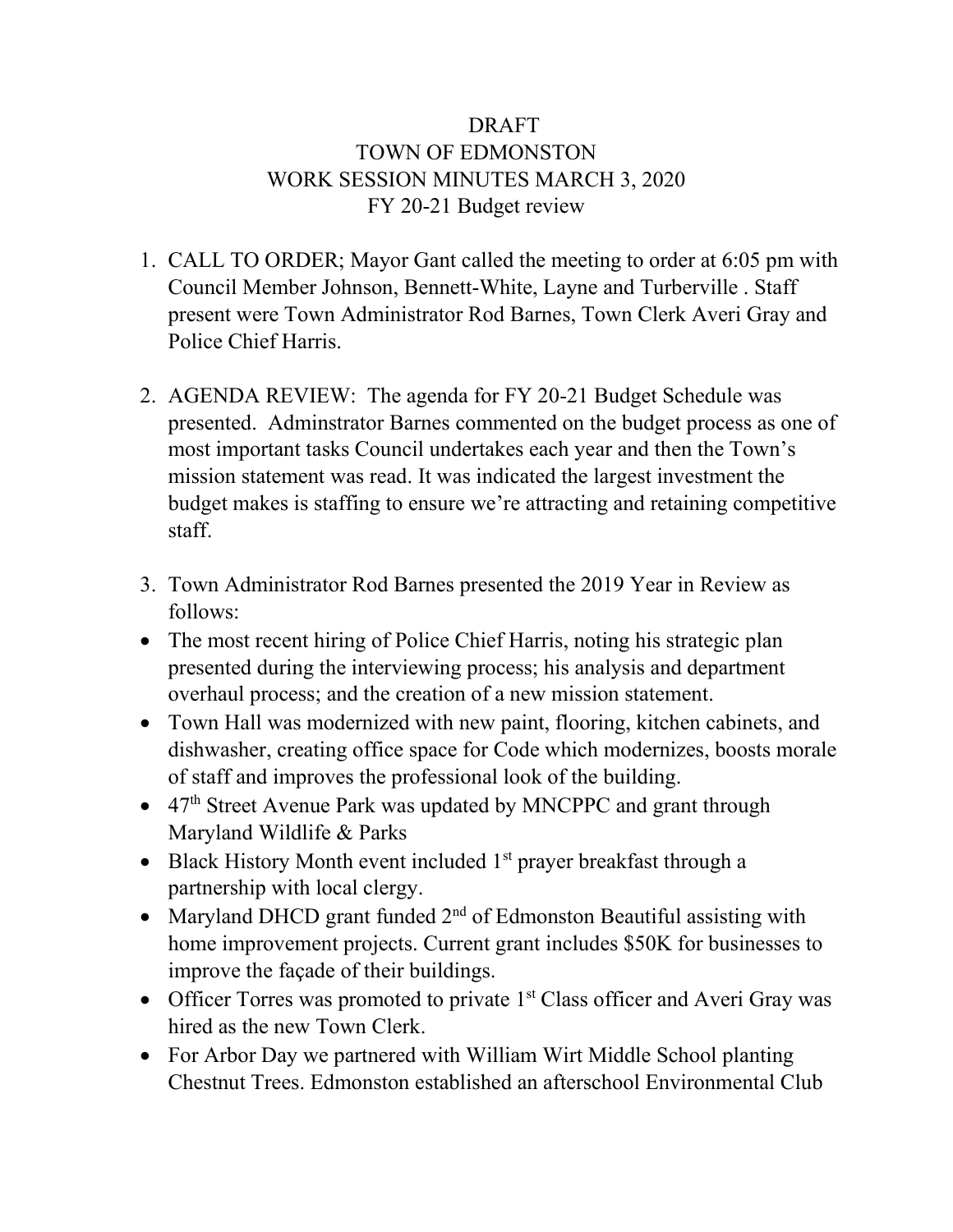at William Wirt that included activities included such as town trash pickups, building a rain garden and planting trees. Tires retrieved during the pick-up inspired using them to create pollinator gardens at the school.

- Through the Green Team's work, the town was named Tree City for the  $5<sup>th</sup>$ year and participated with Earth Day Clean-up along with 2 two Dumpster Day.
- Community Garden expanded to to 11 3 plots with Mr. Johnson's oversight. A rain garden with permanent fencing was added through a grant from MD Dept. of Natural Resources.
- The Green Team hosted a rest stop for Bike to Work
- The Town was able to increase support to Bladensburg FD and they've been more involved with various events.
- Veterans Park received  $3<sup>rd</sup>$  Prince Georges beautification award and the Town participated with County Executive, Alsobrooks' Growing Green with Pride Countywide initiative planting trees and shrubs around Veterans Park.
- We had Movie in the Park and celebrated Edmonston's 95<sup>th</sup> birthday with our annual parade and festival which included a birthday float; a donation from a local business of a go-kart to Edmonston; End Time Harvest Ministries youth participation; local restaurant food booths, rock wall and train. Mr. Barnes suggested allocating funding next four years to go towards a 100 year celebration in 1924 for a larger scale event.
- The Town sponsored participants for the afterschool environmental team with the theme "If I was Mayor" what environmental improvement would I make to the Town. The contest winner and second place winner served as Junior Mayor and Council Member at a Council Meeting.
- Mayor Gant and Mr. Johnson handed out popsicles donated by Berliner at bustops and Fountain Park to mark the end of the school year.
- Decatur Street Repairs utilized permeable pavement concrete blocks as an innovative and less costly approach to the streets problem.
- Mayor's Gant leadership efforts over the years and as President of PGCMA President to support legislative action received recognition by the MML with a Lifetime Achievement Award at the summer conference.
- The Town began a new activity of a Fireworks Watch party on the Decatur Street Bridge. Unfortunately rained-out this first year, but the location is a perfect spot going forward to see Bladensburg's firework display around 4<sup>th</sup> of July.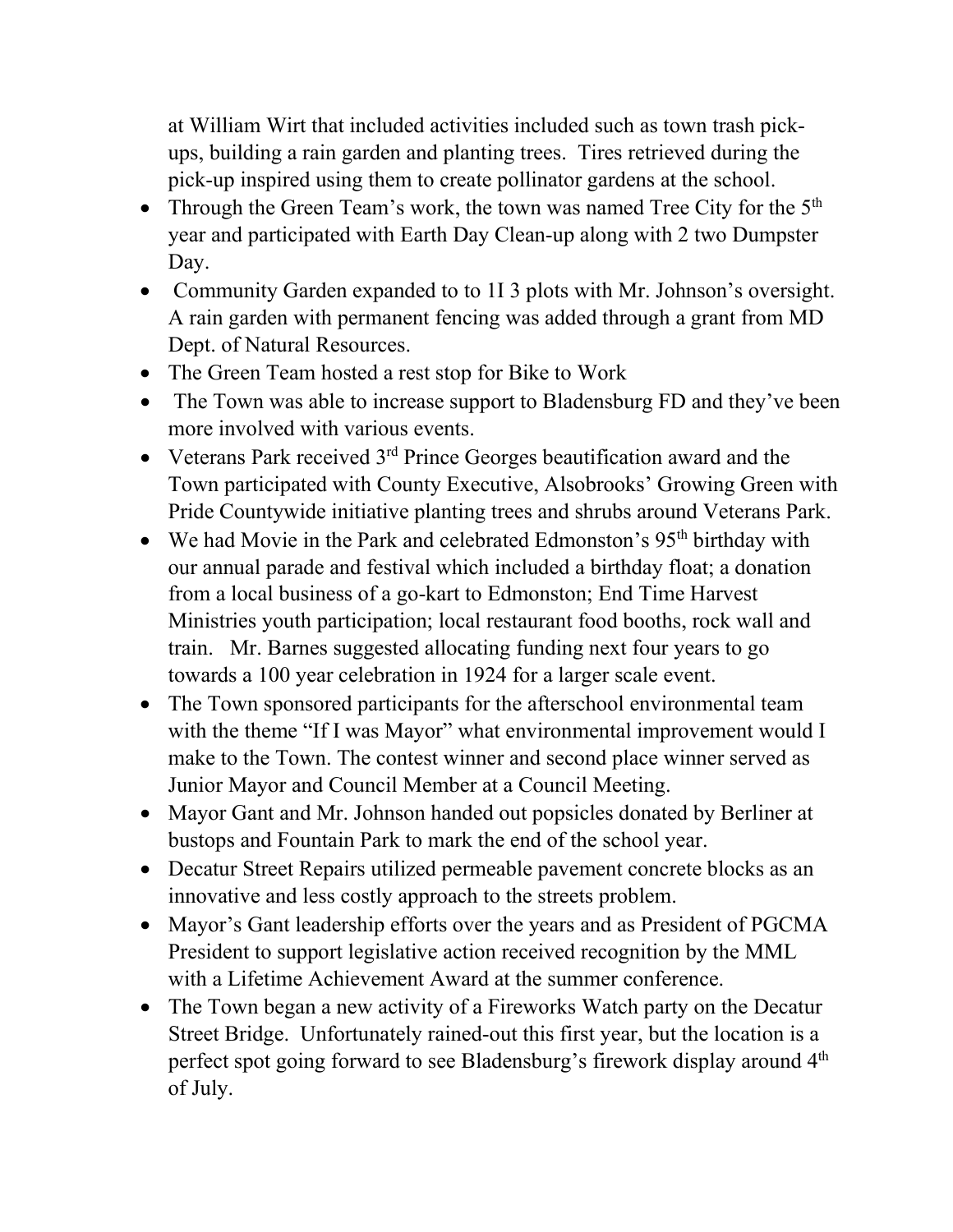- The Town received a CDBG Grant to operate a Summer Camp focusing on leadership skills and environmental issues.
- Interns with End-Time Ministries helped DPW and Summer Camp. This year DPW and the Police Department will each be assigned an intern.
- The Green Team had a crab feast celebration. We awarded Yard of the Month gift cards to residents during the summer months.
- The Police Department held the annual National Nights Out at the Edmonston Recreation Center.
- The Town participated in Ports Town Day and resident Freida Parks was named "Volunteer of the Year" for Edmonston and Town Administrator Rod Barnes was named "Employee of the Year". It was noted that Ports Town Day will not occur this year.
- The Town presented a proclamation to Elizabeth Seton celebrating their anniversary and Mayor Gant spoke at the school.
- Unity Day was celebrated on the Decatur Street Bridge with attendance by state and county officials, Roger Heights Social worker, Bladensburg FD, Roller Girls Roller Derby team members, author of a book of bullying and testimonials, residents and elected officials.
- Council Members Bennett-White and Layne picked up the Town's Sustainable Maryland recertification at the fall MML conference.
- The Halloween event included a hayride and Movie in the Park with Mr. Johnson on the grill.
- We started Casino Night as an activity geared towards the Town's seniors and it's Casino Night with bingo, number wheel and black jack.
- Through Port Towns Collaborative grant, Edmonston received a set of Big Belly solar powered trash receptacles and compactor for Decatur Street.
- At residents request, speed bumps were added on  $52<sup>nd</sup>$  and Emerson Avenue.
- The Town distributed 36 Thanksgiving baskets to residents in need.
- The Town sponsored a Pancake Breakfast for Veteran's Day with proceeds raised going to Bladensburg HS ROTC. With proceeds in the amount of \$835 going to the school. Mr. Johnson providing services as chef.
- Mayor Gant currently serving as PGCMA President to support legislative action.
- The Town's Volunteer Appreciation Celebration recognized 35 volunteers for their service at the annual Volunteer Appreciation Reception in December and 16 businesses received baked fruit bread and sparkling cider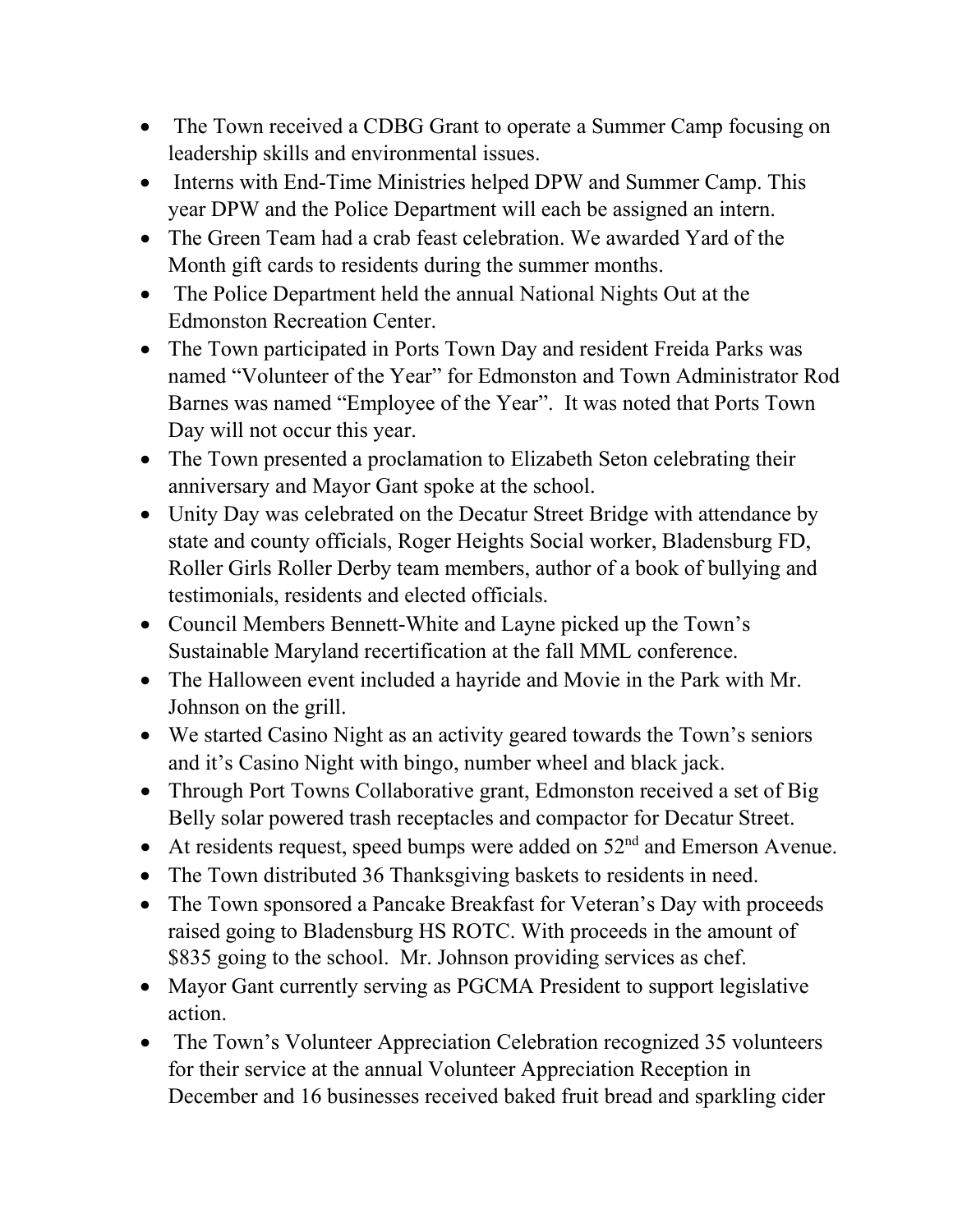by Mayor Gant, Captain Sullivan and Mr. Barnes for "Make a Difference Day" in November.

• Dave Lohr served as Santa at the Town's annual Tree Lighting ceremony. Christmas wreaths were created by Mr. Barnes mother-in-law so the flower planters around Town looked like presents. The Town held its annual Adopt a Child and participated in Rogers Heights December food distribution and visit from Santa. We held our annual Christmas Party and holiday decorating contest.

Mr. Barnes presented a Readers guide that is prepared each year to provide residents and users helpful information on the FY20-21 budget. Several pages were noted to review specifics such as: Page 13 for information of property tax; with page 14 providing a comparison of taxes in other communities. Page 15 notes the constant yield rate tax is lowering but the assessed value has grown. Page 16 shows demographic information which notes a slight decrease in the population from 1540 to 1498 with 55.5% of residents Latino/Hispanic. The average age of residents is 33.8 and salaries have increased from 52K to 77,648 K. Page 17 is information about the Council and starting on page 19 is the Town's debt policy; page 28 is the organization chart and 29 has staff salary information.

Strategic plans of action include infrastructure projects, many to be met through grants such as the expansion of Town Hall especially to accommodate for the Police Department growth; Plummer memorial rose garden; façade improvements to businesses; the continuation of Port Towns Weatherization program and Edmonston Beautiful home improvement program. A marketing campaign is in development featuring areas of interest to attract daytime tourism being done by Steelbeach Postproduction. Capital Bikeshare at Veteran's Park soon to come. At a recent Prince Georges zoning meeting with Maryland National Park & Planning Commission, the impact of proposed changes indicated the re-write or elimination of zoning laws showed minimal impact to Edmonston and other Port Towns. It was also noted that the Port Town sector plan was outdated and should be revised in the near future.

Council Member Turberville stressed that a strategic plan be more comprehensive and cohesive looking at the Town's development over the next 10 to 20 years. Council Member Bennett-White inquired as to the process and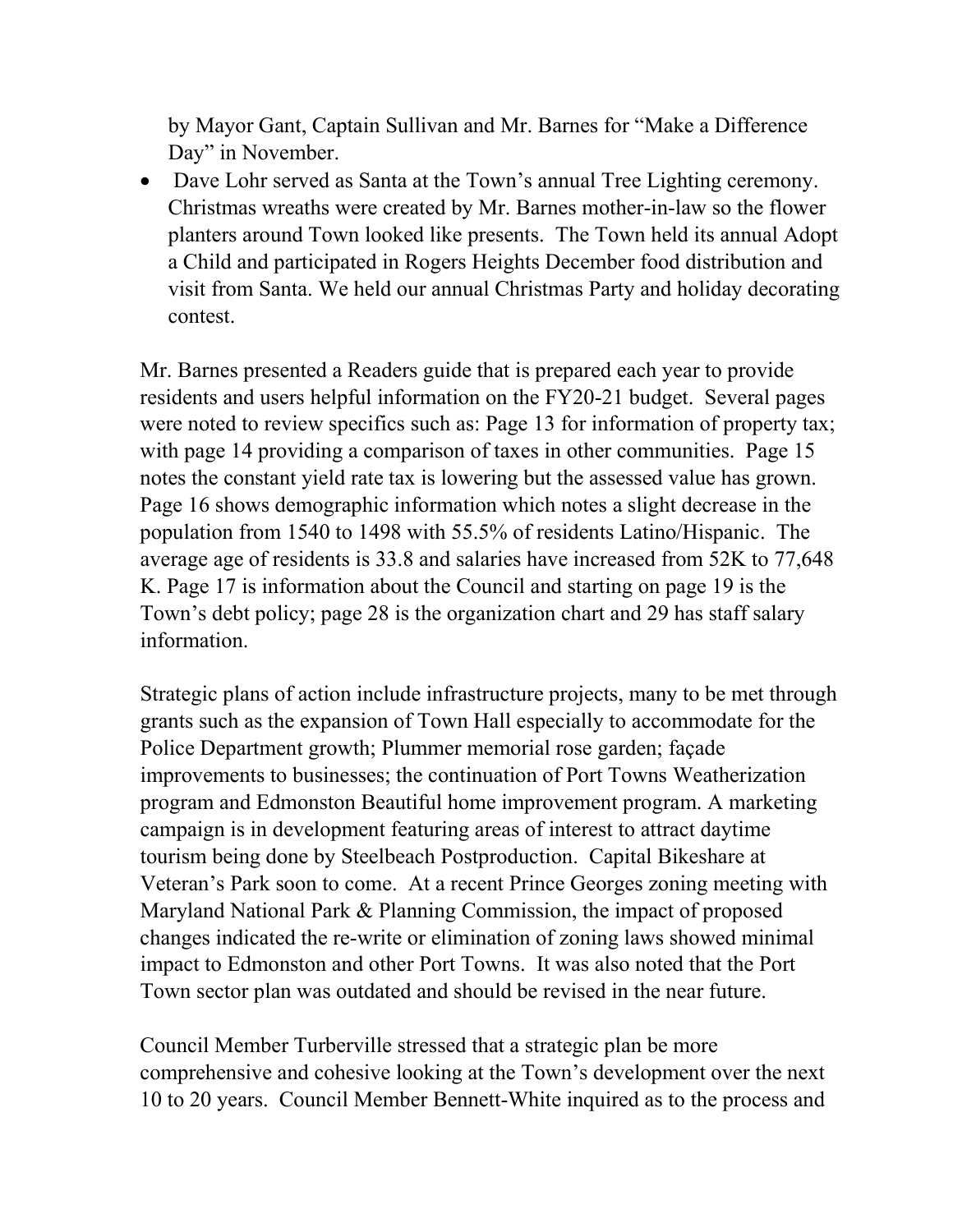Council Member Layne asked about the feasibility of working with our current strategic plan. Administrator Barnes and Mayor Gant responded that the type of strategic planning is beyond the scope of work the Town can assume and an outside consultant would be needed. The upcoming Purple Line provides mass transit within walking distance but the County will focus on the high populated areas that can sustain multi-use dwelling/commercial areas. Mayor Gant offered that creating Green Zone initiatives to ensure developers operate under certain criteria perhaps even streetscape requirements. Marketing opportunities may exist to tie the area of Edmonston within the Arts District more closely to the area as a whole. Rod will explore grants for developing a strategic plan for the Town.

An increase within the revenue section of the budget was noted due to the timely review and processing of red light tickets not done so previously. It was estimated that over 1000 tickets weren't approved within deadline therefore approximately \$65,000 in revenue was lost. The Police Department is receiving weekly reports from Opto-Traffic to correct this issue so the department has a better alert system. The Recreation Center continues to make profits particularly as a result of Mayor Gant's suggestion to lower rental fees. In addition, the alcohol fee increase hasn't deterred usage.

There is revenue increase with the \$200 per year rental/inspection fee for 53 single family homes being used as rental property within the community.

The \$1.6 million dollars in grants received has been separated from the revenue section as it doesn't impact that area of budget overall.

There are a few Capitol expenses put in the budget such as a dump truck replacement for DPW and potential cruiser replacement needs. IT service is being replaced and monthly on-site visits are a part of their services. We are still reviewing if the water drainage problem from Elizabeth Landing is resolved since gutter replacement has also been done so that the floor repair can be revisited on the Police Storage/Public Works Building.

Census efforts underway to include handing our posters and flyer to residents and businesses and a message from Mayor Gant to be produced for the access channel.